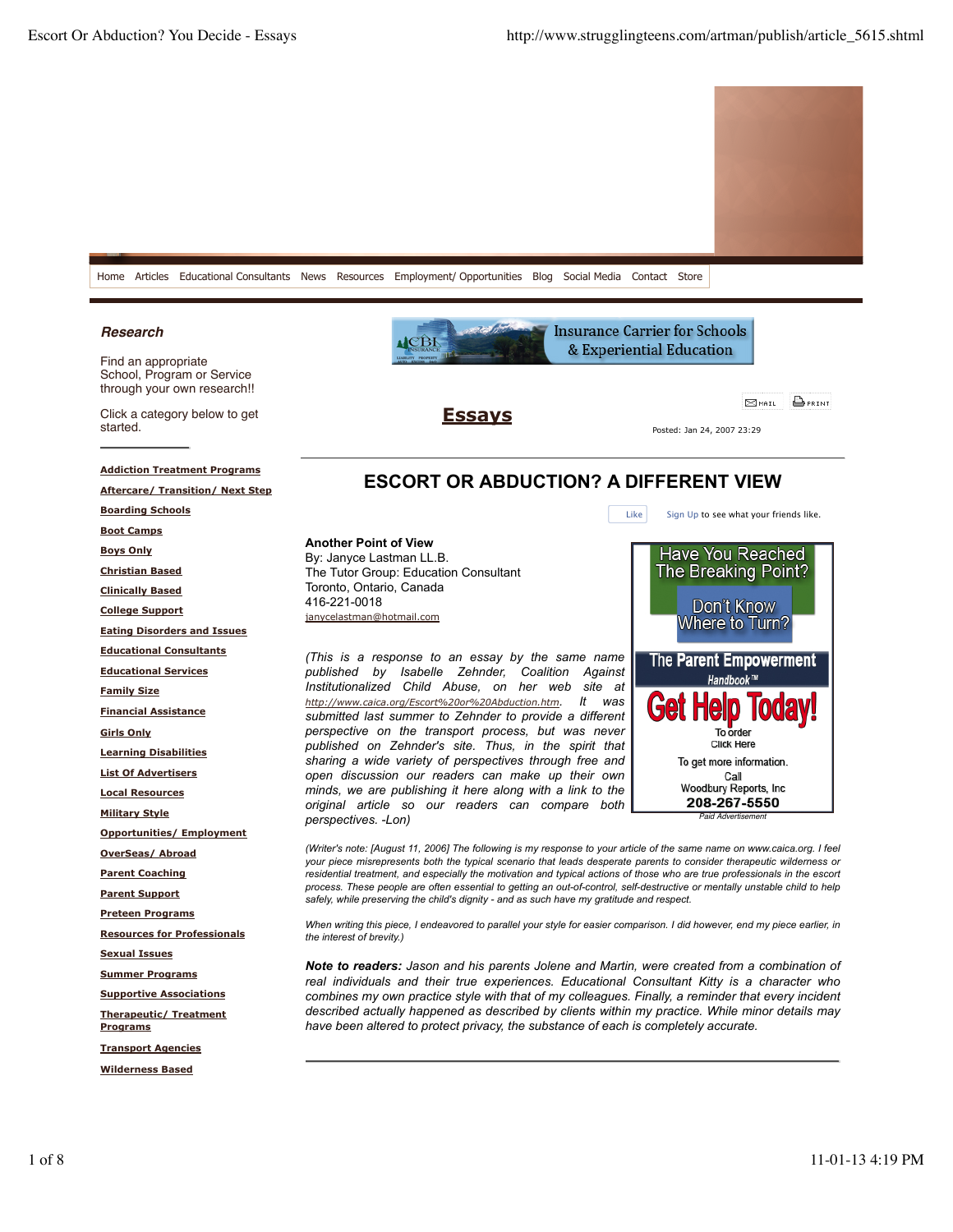## **Young Adult Programs**

**Categories above include Paid advertisers.**

**Inclusion on Strugglingteens.com does not imply any endorsement by Woodbury Reports, Inc.** Jolene had been struggling with her son Jason for so long that some days she wondered whether their battles had actually begun back in utero. During her pregnancy, he'd kick so hard and often that she'd felt like his punching bag. As her husband Martin was immersed in making his fledgling business venture a success, Jolene was left to essentially single-parent their bright, high-energy but challenging young son. While there were times the family could barely make ends meet in those early years, in economic terms at least, things had worked out splendidly.

Jason was eight when Martin sold his company to a large multi-national for a hefty sum. Martin invested the windfall, and decided to take things easier and get reacquainted with his family. For several years, Jolene and Jason had been a team, and had developed a tight, intense bond which tempered their otherwise volatile relationship. Martin's return into their daily lives upset the delicate balance. Enamoured by his son's high energy and antics, Martin was critical of Jolene's rule-oriented parenting which he deemed inflexible and smothering. Eager to win his son's affections, Martin began buying Jason anything the boy wanted - after all, he could afford it now!

Though Jason was happy to have his dad around and even happier at first with all his action figures, video games and new sporting gear, he couldn't help but be confused by these two, very different parents. He slipped into testing their affections and playing them off against each other; deliberately provoking his mom while sweet-talking his dad into more goodies. While he'd brag to other kids about his latest expensive acquisitions, he seemed to perpetually give away, lose or break the very things he'd been flaunting.

When Martin decided the family should move to a bigger home in a new neighborhood, he placed Martin in a trendy private school which had high student expectations but provided little individual direction or support. Tensions built further. Jason had always found school easy before so had developed no real study habits, and was soon overwhelmed in the new system. His grades began slipping. Then other parents began calling to complain that Jason was shaking down younger kids for their lunch money. Martin just laughed them off. Jealous gossips, he'd tell himself, as if his son needed money for anything when he already had everything he wanted!

It soon became clear however, that things were not going well on the home front either. Jason went from being a high-maintenance yet endearing child to a downright obnoxious preteen. Terrible outbursts would erupt if Jolene denied any of his demands, no matter how minor. He would rage if she attempted to restrict privileges as a consequence, and lied blatantly when confronted with a misdeed, such as the cash that frequently was missing from her wallet. Jolene desperately tried to regain control of her son's behaviour. She tried monitoring his homework daily, employing tutors to help him study. She set a strict curfew, enrolled him in more sports and community activities, and insisted he begin doing household chores though he had done none in the past. Martin took another approach. True, he did not like his son's new attitude nor the older, tough-looking "friends" that called the house at all hours. But Martin would not agree to Jolene's rules, and in fact, decided that his wife was to blame for the "personality conflict" that had developed between mother and son. If she would just back off, let him be a teenage boy, test his wings and learn from his mistakes, concluded Martin, everything would settle down.

Racked with worry but feeling alone and unsupported, Jolene did just that. Things seemed better for a brief time, then suddenly got much, much worse. In the absence of rules, Jason seemed to spin completely out of control. Screaming, swearing, sexually vile obscenities and violent outbursts became regular occurrences, mostly directed at his mother. It was the second week of eighth grade when Jason shattered a mirror just above his mother's head by throwing his computer screen at it, after Jolene insisted he sign off MSN by midnight. Over the next few months, he punched holes in drywall, ripped phones from walls, smashed family portraits, kicked a dent in his mother's new sports car and twice trashed his own bedroom.

Jason's tone of voice changed too, from simply sarcastic or argumentative to overtly hostile, and finally to downright scary. He began telling his mother he wished her dead, sometimes describing how "he and his boys" had discussed how this might occur. His parents quickly found a therapist but Jason either skipped his appointments or refused to talk if he did show up. They felt as if they were walking on eggshells every day to avoid upsetting him - and he knew it.

Several months back, naively hoping to strengthen family bonds, Jolene had become pregnant again. Now the couple decided to get away before the baby arrived, leaving Jason to stay at his uncle and aunt's home. But when Jolene felt unwell and they returned early, they found Jason and a group of unfamiliar older teens partying with drugs and alcohol by their backyard pool. Several couples were in compromising positions in the cabanas. Martin threw them all out unceremoniously, believing they were the source of the bad influence that had befallen his son. In a rage, Jason lunged at Jolene, knocking her backwards into the pool. When Jason jumped in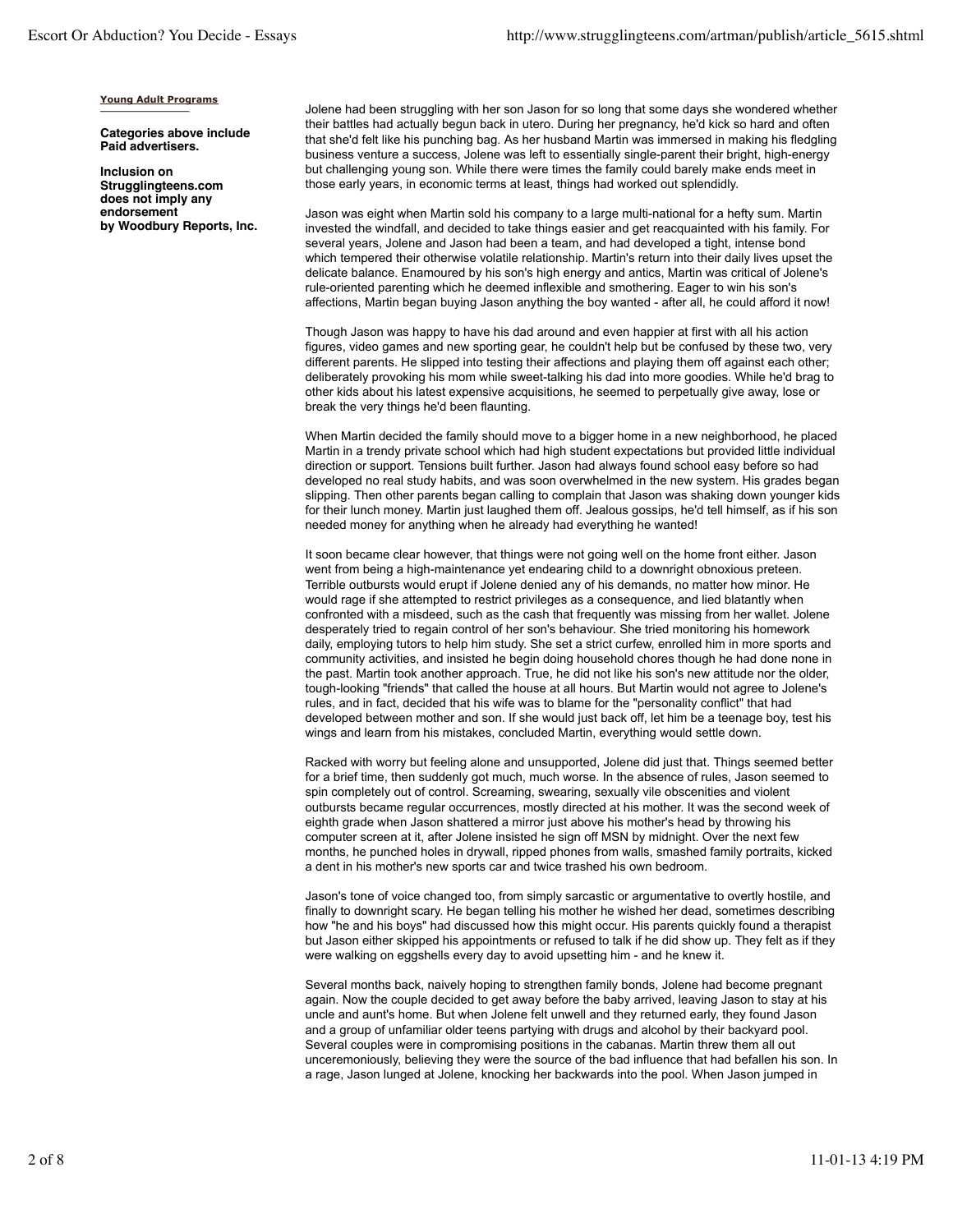after her and continued to pummel her while screaming obscenities, Martin called the police. It was two weeks before Jason's eighth grade graduation and Jolene was six months pregnant.

The police were sympathetic but couldn't do much given Jason's young age and the fact that he had calmed down shortly after they arrived. They did run a check on the license plates Martin had noted for two of the visitors' cars, and reported they belonged to teens known to the police who were "very bad news indeed".

Jolene began to panic. An unstructured summer stretched ahead. Jason was refusing to return to camp or go to the cottage. The baby would soon arrive, and Jason, who had not been invited back to his private school, was slated to enter the local high school where he would face even more academic and social challenges. Several months before, she had seen a talk show about so-called "brat camps" on television. Now she wondered if this was the solution for Jason. Feeling new pressure from Martin who begged her to "do something - anything - fast!", Jolene got on the Internet and began researching programs for troubled teens. With so many websites to choose from, her head was soon spinning. They all promised wonderful results for her son. How could she tell them apart?

Then Jolene remembered a woman she often saw at her hairdresser's, someone whose daughter sounded as angry and self-destructive as Jason. At their last appointment, the other mother had tearfully announced she was about to send her daughter off to a therapeutic wilderness program. Jolene wangled the phone number from the salon's receptionist. To her surprise, the woman who answered the phone was calm, cool and collected, unlike the fragile person Jolene remembered. The woman said her daughter was maturing, transforming even in this program. Her whole family was working on letter assignments and doing phone therapy sessions weekly, and their home life had vastly improved - even the dog was calmer! But Jolene's hopes crashed when she discovered the "miracle program" was only for girls. The woman gave Jolene the phone number of the Educational Consultant who had helped them get their daughter to help. "The real trick is the match" said the woman. "Our consultant told us we needed to watch out for the wild and crazy programs out there, or the ones that use blame and shame rather than therapy and support. But even with the model programs, the fit has to be right because these kids actually have very different needs. Call her - see what she recommends for your boy."

Jolene called the consultant's office reluctantly. This meant a consultant's hourly rate on top of very expensive tuition - shouldn't programs pay that fee themselves? And their situation with Jason seemed so urgent - how could they wait until the consultant reviewed their son's history and records? Wouldn't it be better just to pick something off the Internet that sounded reasonable? She soon found answers that reassured her. The consultant's assistant explained that experienced and ethical educational consultants were impartial and as such, had to remain at arms-length with programs they might recommend so fees must be paid by individual families rather than programs. Unfortunately, not all consultants honored that system and a few even took hidden kickbacks from the programs they referred to. She reminded Jolene that the seemingly countless questions about Jason, his educational, medical and psychological history and that of the whole family, his patterns of behaviors and what their goals were for him, was essential to a personalized consultation process, and far superior than doing one of the many "does your teen need our help?" questionnaires on line. "After all", the consultant's assistant had said, "you have known this boy all of his life and you are still figuring him out. Your educational consultant knows the ins and outs of various schools and programs very well, but is doing a crash course on your boy - so you need to help her out!"

After the "intake" process, the assistant told her that Jason sounded "at risk" given his young age and intensity and escalation of his behaviors. She would therefore email an "at/high risk" consultation package. Jolene gulped and blinked back tears but she knew in her heart the assistant had probably made the right call. When she opened the file, the information package staring back at her looked overwhelming. It requested a huge amount of material about her son, some going back to preschool years! She almost gave up in despair but Martin, who was rapidly coming on board, managed to pull everything together.

They were given an appointment a week after sending in the information. The educational consultant, Kitty, seemed very pleasant though quite concerned by Jason's situation. Her presentation was thorough and organized, and she reviewed all the alternatives they might consider, from doing nothing and hoping he'd mature on his own, to continuing existing home supports, perhaps changing schools locally or applying to a standard boarding school. With regret, they all agreed that none of these seemed workable or even remotely likely to succeed. Finally she focused on residential therapeutic or therapeutic wilderness placements that also offered an accredited educational component.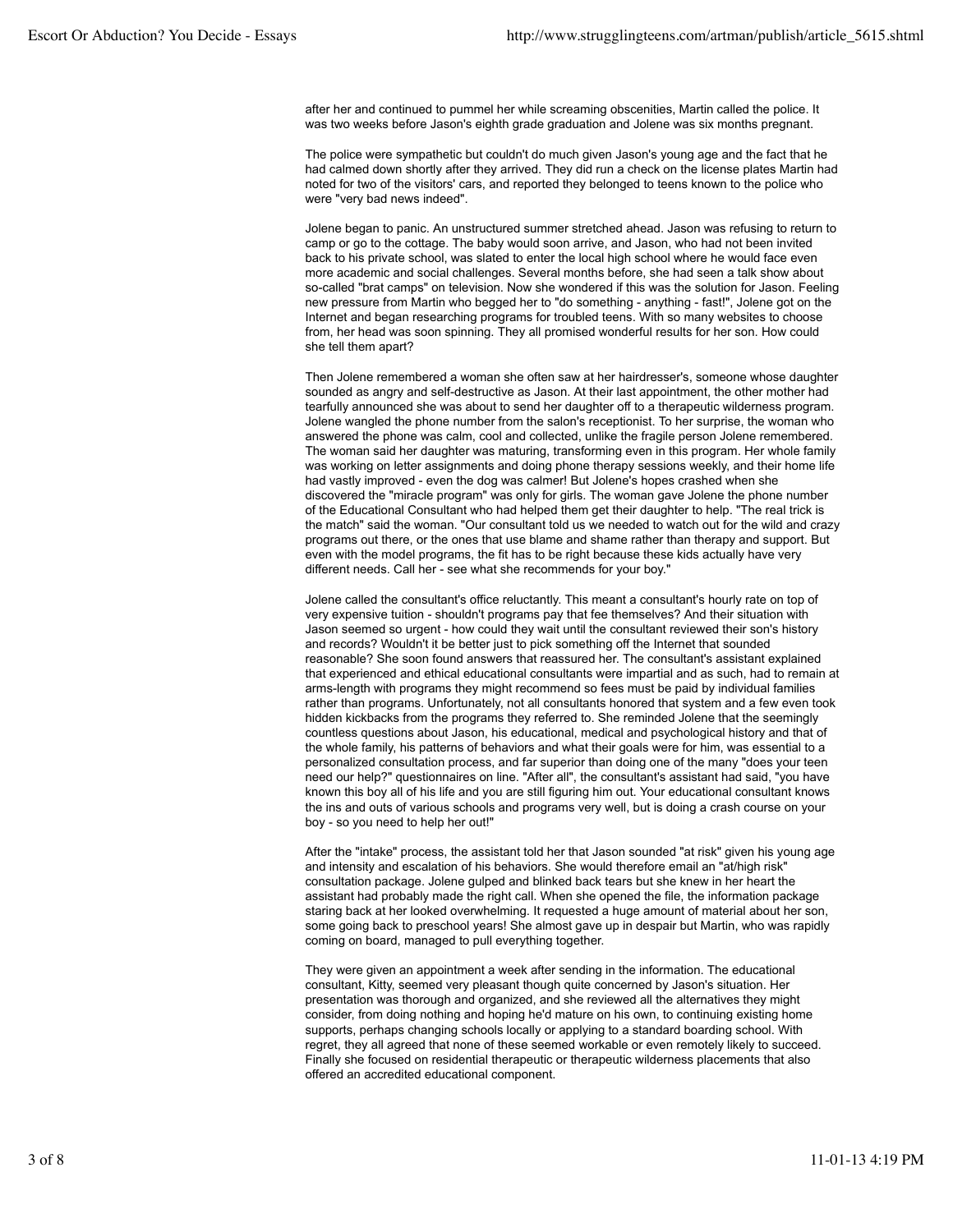Kitty gave Jason's parents names and websites of several "model" programs which might be potentially good matches for their son, but gently reminded them that as parents, they would have the final say as to which they preferred and not her, and that no program could absolutely guarantee its success. The best they could hope for was to substantially improve Jason's odds of getting his life back on track and to rebuild their shattered family relationship. Given the alternatives, Martin and Jolene informed Kitty that they wished to consider moving in this direction and provided her with a retainer fee so she could initiate inquiries on their behalf.

Within 72 hours, Jolene had received three packets containing beautiful glossy brochures and CDs plus names and numbers for parent references, all from American programs halfway across the continent. She did not want to send Jason so far from home, though her intuition told her this might be her only chance to get him help before things broke down irreparably. Kitty explained that starting a short-term term program this summer would prevent him from getting into further trouble at home, would not disrupt his schooling and most importantly, could provide medical, psychological and educational testing results that could allow them to better understand his longer-term needs. (Jason had refused to undergo testing at home at the same time he'd spurned counseling.) Though part of her understood the urgency, Jolene's pregnancy was also triggering memories of happier days with just her and Jason, when things were good - or at least not bad, if a bit tiring. Jolene wanted her little boy back. What if sending Jason away alienated him forever? Besides, the idea made her feel like a public failure as a mother. When Jolene confessed to stalling rather than completing the lengthy applications, Kitty surprisingly agreed. Unless both parents were truly ready, said Kitty, they should not proceed further. Otherwise, Jason could split them, manipulate to get himself pulled from the program prematurely, and things would only get worse.

But the very next week, Jolene called Kitty back. She was in tears, but newly resolved to move forward. Apparently some of Jason's pool party buddies had gotten into a car accident while joyriding that weekend. Two died on the scene. The driver of the other car, a 26-year-old pregnant mother of a toddler, died en route to hospital. The teenager driving survived, but would face charges of dangerous driving, driving while impaired and perhaps even manslaughter once he recovered. When Jason learned of the accident, he had become overwhelmed, threatened to kill himself and was taken to hospital. However, the hospital had discharged him within hours, saying his problems were "behavioural" and recommended family counseling and limit-setting.

While Jolene didn't think Jason would actually harm himself, she no longer knew her son well enough to judge. And counseling was still out of the question according to Jason. As Kitty took more notes, Jolene's head began to spin. Things seemed to have gone from worries about slipping grades one moment, to violent and suicidal behaviors the next. What was yet to come especially as Jason was not yet 14! So Jolene agreed it was time to send Jason to a program one that was 3,000 miles from home. Kitty said it was an excellent match and it had the soonest available space.

Kitty told Jolene it would be best if Jason were transported there by a teen escort service. Jolene really did not want him transported by strangers. Martin overheard the conversation and said he felt this was best given Jolene's condition and Jason's erratic, aggressive behavior. She asked Martin to take Jason himself, but he refused, pointing out past struggles to get Jason to a doctor or dentist appointment, let alone a therapeutic program cross-continent. Yet Jolene still felt uncertain - this seemed like an awfully expensive and elaborate extra step. So when Kitty suggested she make contact with other families who had experienced something similar, she called immediately. After chatting with two families extensively including one dad who put his daughter (now home from her program) onto the phone, her anxiety had settled again. She told Kitty and Martin that she felt ready to proceed once again.

Later that day, she received a phone call from the empathetic, seasoned escort coordinator. Once again, there were many questions to answer and more forms to complete. Some questions puzzled her, like Jason's favorite foods, interests and music styles, though Jolene later learned that good escorts go out of their way to provide their young charges with "comfort objects" to ease the stress of the journey. Others made more sense but were worrisome nonetheless: Did he carry drugs or a weapon on his person, and if so, where did he stash his stuff at night? Jolene described Jason's Swiss Army knife, the empty ziplock baggies and wrapping papers she'd picked out of his trash, and how his knapsack went into bed with him each night, even going along to the bathroom! What time did he arrive home most nights? Was he a streetwise kid, a hider or a runner? Did he bring home friends unannounced for sleepovers? Jolene did her best to answer everything.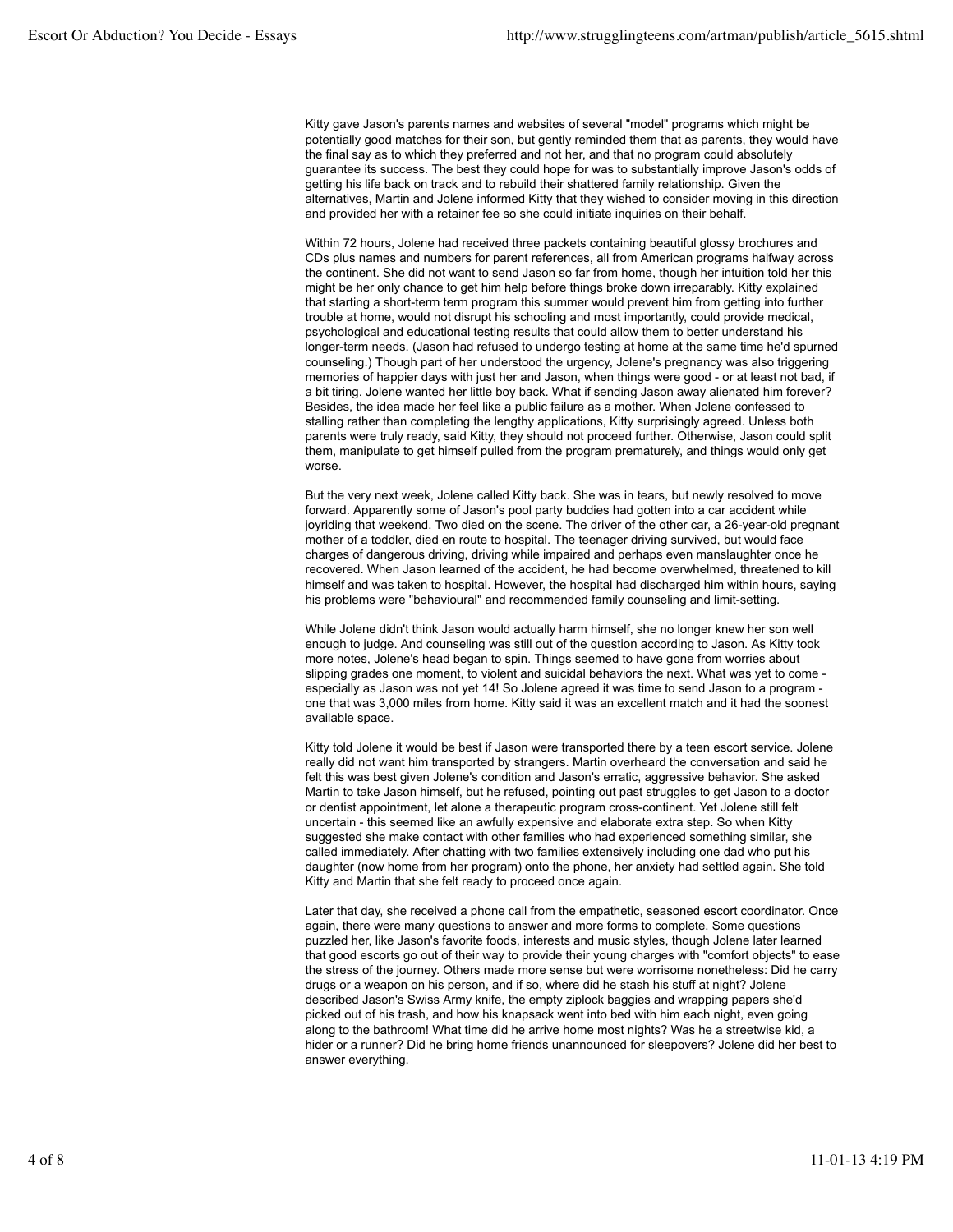They informed her that timing for travel was flexible, but short notice on pick-ups usually meant higher airfares. By this point, Jolene was determined to move very fast, yet last-minute flights were indeed astronomical. The escort coordinator suggested they consider driving instead; with an extra staff member, they wouldn't need to overnight en route and could make good time despite the long distance. Surprisingly, this was more affordable than flying, and Jolene remembered the girl with whom she'd just spoken, who had said that driving allowed her time to regain her composure, "chill", and even bond with her escorts, who then took time to answer her questions about the program, etc. She even corresponded with them during her treatment stay and went on to request "her team" when she was moved to an emotional growth boarding school later on.

Kitty had warned Jolene and Martin that most experienced escorts recommend a pickup in the wee hours, when the child is sure to be home and most likely asleep. Jolene had been outraged at first, until Kitty explained that children in her son's condition tended to resist as they typically could not see how badly they needed help. She then explained that restraints like handcuffs were almost never needed with overnight pickups. On the other hand, a daytime pickup would put undue stress on the entire family by allowing Jason to escalate, run or to alert his friends, which could be more dangerous for all concerned. By now, Jolene had come to trust both Kitty and the escort coordinator, who between them had years of experience and successes dealing with challenging children and stressed families. She swallowed hard and told herself everything would be fine.

They faxed a pile of forms, she and Martin signed them, and before she knew it, arrangements had been made for pick-up four days later. The next few days were difficult; at times she wondered if she was over-reacting, and then whether she'd waited too long to take this step. She tried talking to Martin, but he dismissed her as usual, saying this was obviously the best route and what was she fussing about. Jason would be in good hands and get the help he so obviously needed but wasn't accepting at home, and they would get some respite as the new baby arrived. Jolene secretly agreed, yet she still bristled at his breezy manner and focus on the new baby to Jason's exclusion. She reminded Martin they would be kept busy with assignments and phone therapy, not to mention the family visit and reunion near the end of Jason's program, so they weren't really getting rid of their problems.

At the escorts' suggestion, she busied herself writing a "transport letter" to Jason, agonizing over how to describe what led her and Martin to this difficult decision, how scared and worried they were about his recent activities and behaviors, and most of all how much they loved him and wanted to improve their family's communication. Kitty helped her with the wording wherever she got stuck. She made several copies of the letter as the escorts instructed, just in case Jason destroyed the first few.

The afternoon before the pick-up, Jolene and Martin met up with Jason's escorts at a nearby hotel coffee shop. A petite, attractive young woman introduced herself as "lead" escort, and was accompanied by two men with intimidating physiques yet kind eyes and warm smiles. The couple was surprised to learn that professional escorts often arrive many hours before pickup to connect with parents and exchange information in advance, as well as catch some shut-eye to be rested up before a long trip. They delivered Jason's travel ID and luggage, and Jolene's hand shook a bit as she wrote out a \$3000 cheque to virtual strangers. Then she remembered Kitty's words: there were plenty of cheaper escorts out there, but this team was known for being methodical and compassionate, as well as their perfect track record, which made them well worth the price.

The parents and escorts then reviewed the evening's pick up plan. Upon arrival, they would all go to Jason's bedroom together while Mom woke Jason. No point having Jason startled awake by strangers, perhaps panicking thinking he was a victim of a home invasion or ransom kidnapping. Parents would have a very few moments to tell their blurry-eyed son that he needed help, that they loved him and these people were here at their request to help him travel to the help safely. Jason could ask them anything he wanted once they got underway, but for now he should simply follow their directions. Then Martin and Jolene were to leave the room and wait outside in their car, so Jason and the escorts could get on the road with minimal fuss. Somehow, having this discussion over coffee and brownies made the whole surreal scenario more reassuring, and the escorts no longer seemed like strangers. This time it was Jolene who assured Martin that everything would be fine.

She'd thought about taking Jason out for ice cream that evening, but he didn't arrive home when promised. She wanted so badly to tell her son what was about to happen but feared he'd become violent, and would surely run to his older friends if he even suspected anything was up. She held back tears as she pictured the two of them eating ice cream cones together, and longed for the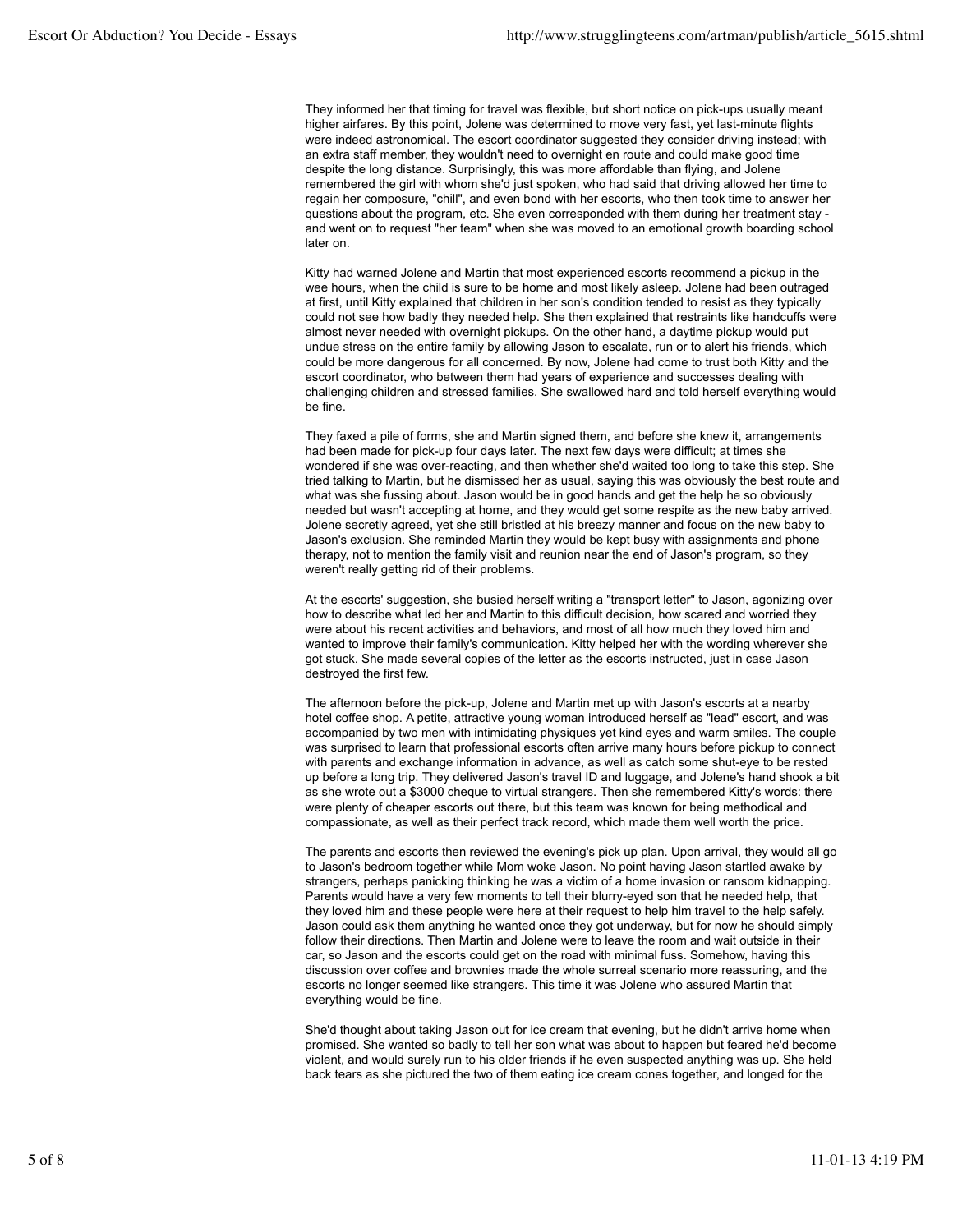days when it was just her and Jason. She questioned her decision yet again, asking for a sign she was doing the right thing.

Just after 1 a.m., a very drunk, angry and disheveled Jason arrived home by taxi. "Like, my friends have no f\*\*\*ing car to drive me places anymore, remember? You're lucky I f\*\*\*ing came home at all, b\*\*ch!" he raged as he stomped up the stairs. Ice cream was clearly not an option. Instead, Jolene went to pay the driver. "Lady," the cabdriver said in soft, accented English, "this no my business, yes? But the boy, he still little, but he one real big screw up! Why you no send him going Brat Camp like on the T.V., yes?" Jolene gulped in disbelief. She had received her sign.

Later, she crept into Jason's room. Jolene had wanted to tuck him in or stroke his cheek like when he was little but didn't dare, so she just watched him sleep. Thoughts rushed through her head: waking him now, getting in the car, and the two of them escaping from it all. Then she glanced at the bulge at the end of his bed - it was that infernal knapsack wedged under the covers, crammed with things that were helping him slowly but surely destroy not only their relationship, but his future.

Neither she nor Martin got any sleep that night. At 3:00 a.m., right on time, there was a quiet knock at the door. Tears welled into her eyes as she escorted everyone to her son's bedroom. The first part went as planned, but once Jolene told Jason what was happening, he began swearing and lashing out. He grabbed for his backpack, but one of the escorts was sitting on it. Martin took Jolene's hand, and they left the room quickly as instructed. Despite instructions to the contrary, they stopped in the hall, straining to hear what would happen next. Jolene heard Jason yell, then firm murmurs from the escorts in response, more yelling and swearing from Jason followed by a loud crash (Jason had thrown a lamp at the female escort, who neatly dodged it). Then he was silent, but for a few quiet sobs. What did that mean, she wondered? Was he actually cooperating as they said he would? Or did those people do something to intimidate or even hurt him?

Jolene and Martin retreated to the darkened car and waited anxiously. Just then she saw them the lead female moving rapidly to ready the van, followed by two very large men on either side of one small boy, who was clutching his I-Pod in one hand and dragging his down comforter in the other. She looked hard and realized her son was actually talking with the larger man, though still wiping his eyes. She heard Jason ask how long was this stupid trip anyway, and could they grab a couple of breakfast burritos and maybe a hot chocolate on the way 'cuz he was hungry?

Then Jason's head turned and their eyes met. He looked hard at her and Martin, and said in the cold, menacing tone they'd come to dread, "This is the worst mistake you two could have made. I've told 'my boys' that if I disappear, they should come after you both - and the baby too!" Jolene inhaled sharply, one hand instinctively going to her belly. She gathered her strength to respond. "Jason, you were once my baby and my little boy. You loved me unconditionally and made me feel complete. It's that positive memory of you that gave me strength to find you help - help for all of us actually - instead of kicking you out or letting you destroy yourself. I love you but I hate what you are becoming." Jason looked like he was about to cry again - or lunge out. His face reddened and he clenched his fists. The escorts' firm hands directed him into the van. He was sobbing again loudly as they pulled away.

And as quickly as they came they were gone.

Jolene had never experienced a calm like she experienced that night. No matter what Martin had said to her in the past, his words could never quell her concerns about their son. She had spent months fearing something horrible would happen to Jason - and now he was finally safe, and on his way to help.

Then she started thinking about what had transpired over the past few years. It was not her parenting style alone that had caused Jason's issues, but Martin's persistent undermining of her, his over-indulgences of material goods and denial of Jason's earlier problems were also to blame. She felt a deep resentment arise toward her husband as he lay there sound asleep, seemingly unaffected by the events that had just gone on in their home. How could he be so insensitive, she thought? Her mind would not let her rest. She began to think about where Jason was going and how ironic it seemed that she could be so calm, hopeful even, about sending her son to a place she'd never visited to be with people she had never even met, while feel so enraged at her life partner at the same time.

Several hours into the transport, the lead female escort called Jason's parents things were going well and that Jason had eaten some fast food. He was this moment bragging to the male escorts about how his father wouldn't let him stay away from home more than a day or two, and this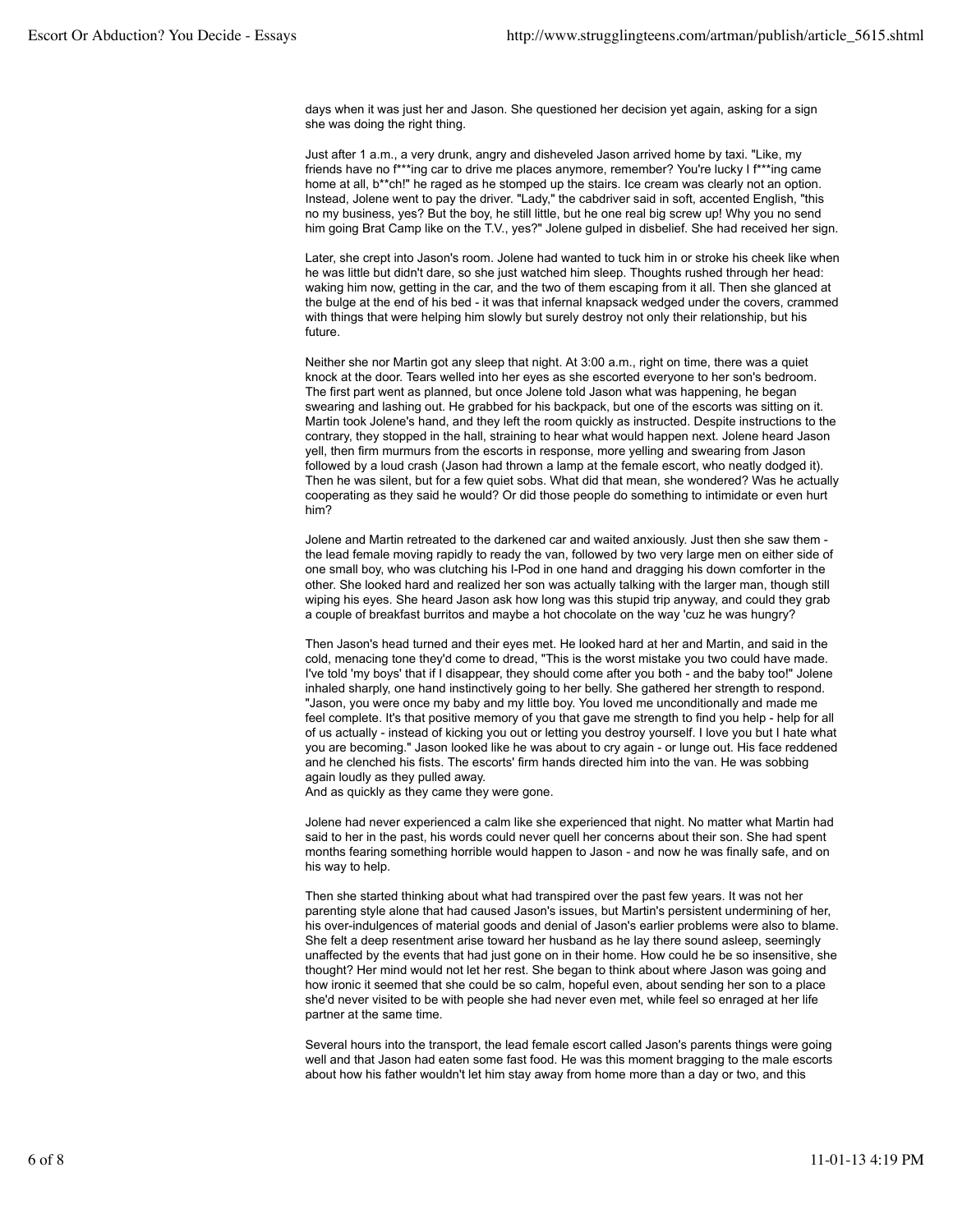would no doubt blow over as quickly as it had arisen. The escort called again to inform Jolene they had reached their destination safely, and that Jason had made the transition reasonably well. However, he had become agitated seeing how the program's base camp was "so far from civilization". This meant he couldn't "take off for the city if I hate it". The lead escort chuckled. "I told him that was the whole idea."

Jolene had a momentary twinge when she remembered she could not hear from Jason himself that he was okay, but then she remembered the context of their last conversation. She realized they were not yet ready to speak to each other and felt secretly relieved she wouldn't have to deal with his abuse and anger quite yet. When the Parent Liaison from the therapeutic wilderness program they had chosen called later that day, she assured Jolene that Jason was alright. "He hasn't decided to trust us quite yet", she said, "and threw all his gear in the stream. When it barely got wet because of the waterproof pack though, he seemed relieved." The PL promised to call Jolene the moment Jason cracked his first smile, but warned that might take a few days.

...And rest assured, Jason did start smiling - mostly when he was building shelters, or making objects like spoons, necklaces and dream catchers (he was proving very good with his hands and a natural craftsman). His first letters home were chock-full of angry diatribes though, to his parents for abandoning him, for over-reacting to "normal" teenage rebellion, etc. According to Jason, the food sucked; the weather was intolerable; the other kids were hard-nosed criminals and the staff were tyrants. But within a week or so, a note of wonder, even awe about his natural surroundings, could be seen creeping in between the negatives. His next letters practically gushed over the huge moon and inky blanket of stars he saw every night; the unusual birds, insects, reptiles and plant life he was encountering, and the "cool" field staff who seemed to know everything there was to know about survival and self-reliance. He wrote about his pride at busting the fastest fire from scratch, and being chosen best cook in his group. Even his therapist was "okay for a shrink" said Jason, since he brought chocolate donuts along with the mail at every visit. Their therapy sessions, Jason reported with some amazement, were conducted sprawled under a shady tree, dangling their feet in a stream, or even on a mossy cluster of rocks in a darkened cave. And although he still avoided responsibility and was demanding toward his parents at times, he began apologizing for much of his old behaviour and seemed to be reaching out to them for forgiveness and affection.

Eventually, after many months of hard work, tears, assignments, phone therapy sessions and more tears and a few laughs, Jolene was beginning to feel she was starting - at least somewhat to get her little boy back.

But that is a longer story for another time.

*This piece is dedicated to Mitch, Mark, Mandy, David and David; Ben, Brendan, Rob and Brad; Zack, Troy, Tony, Jon and Adam; Morgan, Philip and Jacob; Kayleigh, Carrie, Keeley, Carly and Kevin; the Big and Little Kyles; Gina, Jenna, Jesse and Jackie; Dana, Lianne, Lauren and Rena, and the many other young people who are for the most part, far better off than they would otherwise have been had their families lacked the foresight and fortitude to see this process through.*

## **~Comments~**

January 25, 2007

This was a great article! It will probably come in handy to forward to parents who are struggling with a placement themselves. You guys are great!!

Beth Ragland Vice President of Marketing Elk River Wilderness Challenge/The Pinnacle Schools

January 25, 2007